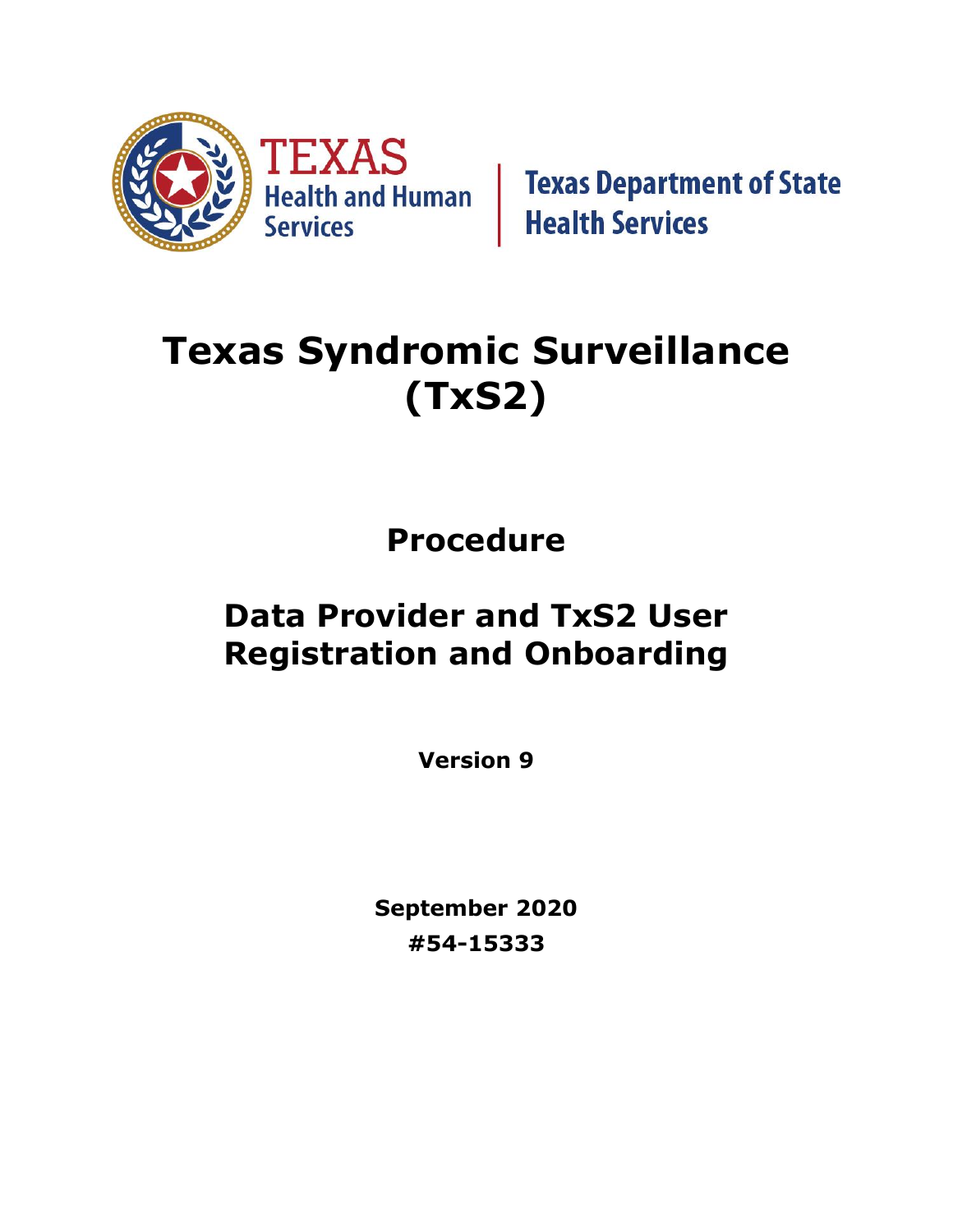## **Contents**

| Section 2. |                                                                |  |
|------------|----------------------------------------------------------------|--|
| Section 3. |                                                                |  |
|            | Data Providers (located outside PHR 2/3 and PHR 6/5S) 2        |  |
|            |                                                                |  |
|            |                                                                |  |
|            |                                                                |  |
| Section 4. |                                                                |  |
|            |                                                                |  |
|            |                                                                |  |
|            |                                                                |  |
|            | Appendix A. - Data Providers (outside PHR 2/3 and PHR 6/5S) 10 |  |
|            | Appendix B. - Data Providers (inside PHR 2/3 and PHR 6/5S) 11  |  |
|            |                                                                |  |
|            | Appendix D. - DSHS PHR Offices and Central Office  13          |  |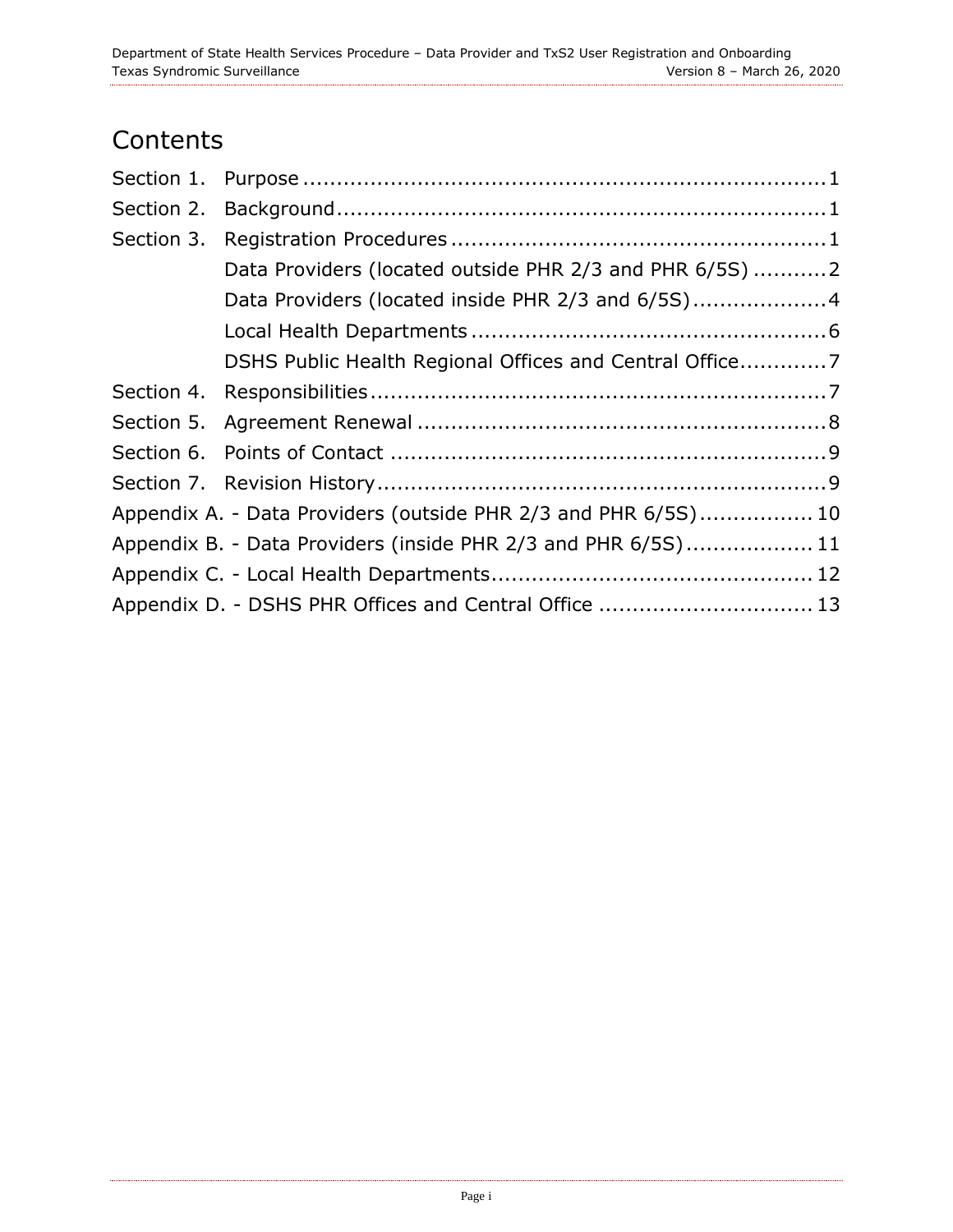## <span id="page-2-0"></span>Section 1. Purpose

This procedure defines the specific steps required for Data Providers (for example hospitals) and TxS2 Users (for example hospitals and local health departments) to gain access to the TxS2 system for both sharing electronic health data and accessing data within the system. For Data Providers, the procedure includes steps from registration of intent to submit data through production as well as gaining access to view data. For TxS2 Users, the steps to obtain access to view data are included.

## <span id="page-2-1"></span>Section 2. Background

[Texas Syndromic Surveillance \(TxS2\)](http://www.dshs.texas.gov/txs2/) is a statewide syndromic surveillance system built and maintained by the Texas Department of State Health Services (DSHS) for use by Local Health Departments (LHDs), DSHS Public Health Regions (PHRs), DSHS central office, and hospitals for enhanced surveillance of emerging public health conditions or threats. Syndromic surveillance utilizes trend analysis to establish a baseline and then uses algorithms to compare the current data to that baseline and issue alerts when aberrations are detected.

The TxS2 technical infrastructure consists of production and test environments. The TxS2 configuration consists of Data Providers using secure protocols to share individual level data through the Health Services Gateway. Rhapsody® software is used for data ingestion and Texas Data Center Services (DCS) is used for data hosting. Data is stored in a secure database and accessed by Users (LHDs, DSHS PHRs, DSHS central office, and participating hospitals) via the Internet using the analysis software called ESSENCE (Electronic Surveillance System for the Early Notification of Community-based Epidemics), developed by the Johns Hopkins University Applied Physics Laboratory.

In 2019, data from the EMS Registry and Poison Control Database were added to TxS2. EMS data is only available to LHD and DSHS users, and the Poison Control data is only available in aggregate to users.

## <span id="page-2-2"></span>Section 3. Registration Procedures

Sharing electronic health data and accessing data within the TxS2 system requires a fully executed Memorandum of Understanding (MOU) for the entity, and two documents (the TxS2 User Access Agreement and the HHS Acceptable Use Agreement form) for individual Users within an entity.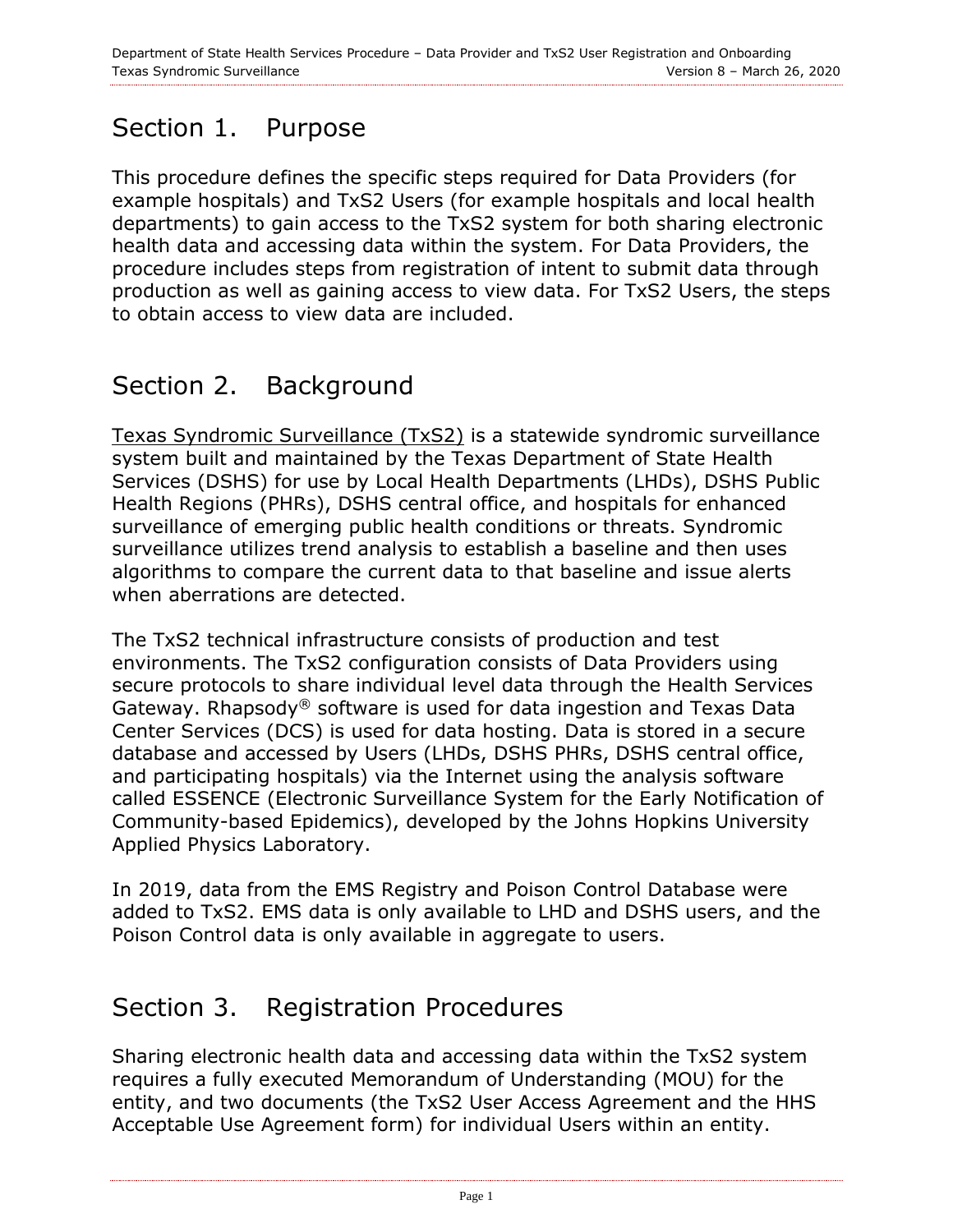Below are the specific steps for completing the registration procedure, based on the entity type and its location in Texas (see map of PHRs at [http://www.dshs.texas.gov/regions/state.shtm\)](http://www.dshs.texas.gov/regions/state.shtm). These steps are also summarized as checklists in Appendices A through D.

#### <span id="page-3-0"></span>*Data Providers (located outside PHR 2/3 and PHR 6/5S)*

Data Providers located outside PHR 2/3 and PHR 6/5S need to sign the DSHS Data Provider MOU and are connected directly to the TxS2 system. Please follow the steps below to complete the registration process (see Appendix A for a checklist).

Data Providers that submitted data to the former TALHO system should follow the steps below. Connections were not automatically transferred off the former TALHO system. Facilities need to follow the steps outlined below and work with DSHS to set up connections to TxS2.

For Data Providers, the steps to register and proceed to production are broken into the following categories:

- Registration of Intent
- Onboarding and Testing (2 parts)
- Production

These categories align with Promoting Interoperability (formerly Meaningful Use) stages of active engagement:

- Completed registration of intent to submit data
- Engaged in onboarding and testing
- Submitting data regularly into the production environment

#### Registration of Intent

- 1. The Data Providers register their intent to submit data by completing emailing [syndromic.surveillance@dshs.texas.gov](mailto:syndromic.surveillance@dshs.texas.gov) and stating interest in connecting to TxS2.
- 2. The Data Provider completes the Contractor Vendor Information Form and emails the form to [syndromic.surveillance@dshs.texas.gov.](mailto:syndromic.surveillance@dshs.texas.gov) This form sets up your facility as a vendor with DSHS for the purpose of executing the Memorandum of Understanding (MOU) for data sharing. If the Data Provider already has a vendor number, please include it on the form.
- 3. Procurement and Contracting Services sends the Data Provider MOU via DocuSign to the signatory and contact identified on the Contractor Vendor Information Form. Please ensure the email addresses for these two people are correct.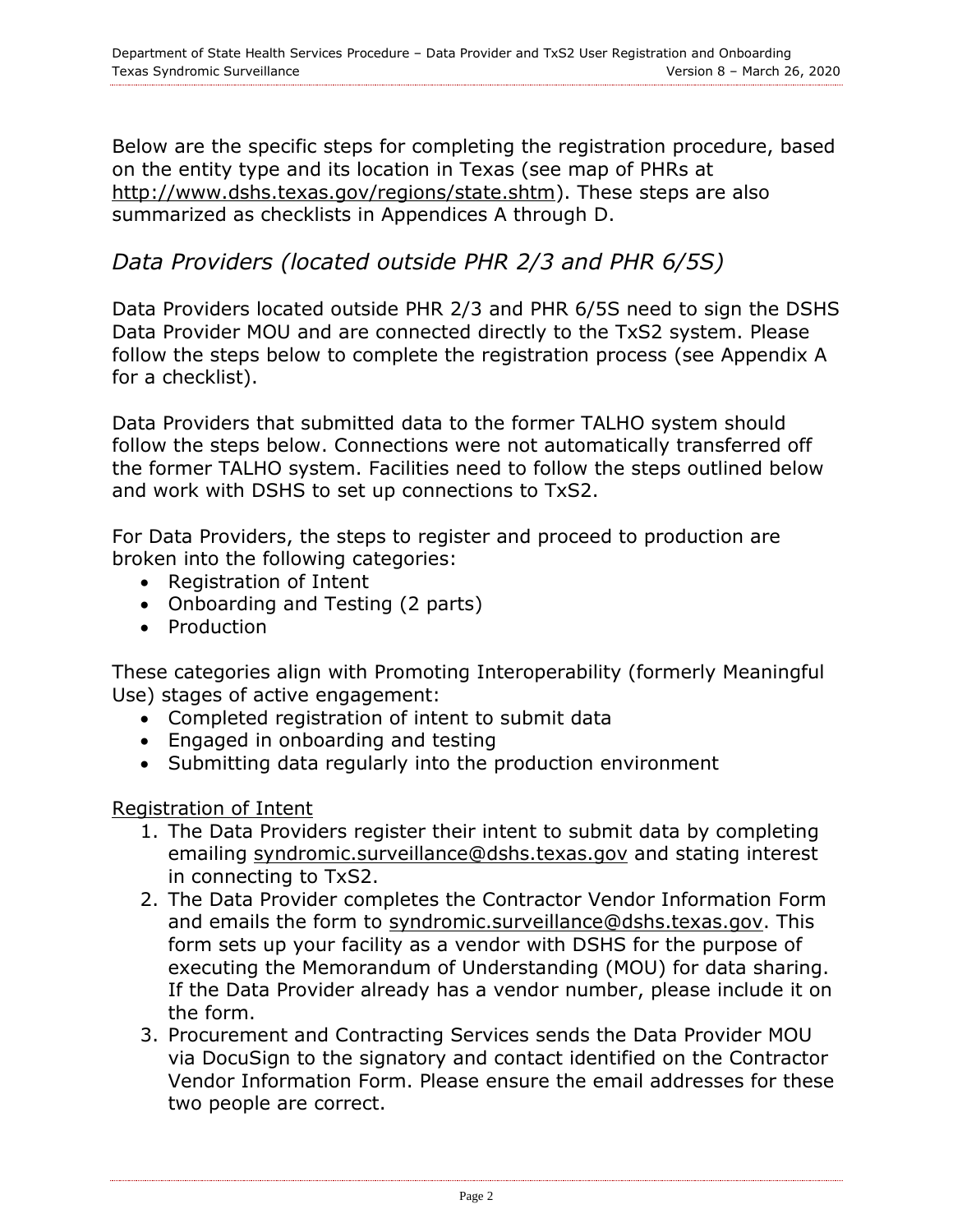- 4. The Data Provider obtains the authorized signature and returns the signed MOU to Procurement and Contracting Services.
- 5. DSHS signs the MOU and the fully executed contract is sent to the Data Provider by Procurement and Contracting Services.
- 6. The Data Provider emails [syndromic.surveillance@dshs.texas.gov](mailto:syndromic.surveillance@dshs.texas.gov) with list of specific staff members within their organization that should have access to TxS2 for viewing data and alerts.
- 7. TxS2 Staff emails the forms to each individual identified.
- 8. The individual TxS2 User completes the forms and emails them to syndromic.surveillance@dshs.texas.gov.
- 9. DSHS assigns TxS2 User account and notifies the User of their account information and how to access the ESSENCE application.

#### Onboarding and Testing – Part 2

10. After receipt of a fully executed MOU, DSHS invites the facility to begin testing HL7 messages in preparation for onboarding to TxS2. DSHS Information Technology staff coordinate with Data Provider Information Technology staff to complete Data Provider onboarding and testing, including connection and content setup and verification. (See additional messaging details in the TxS2 Data Provider Onboarding and Messaging Procedure, located under [Policies and](http://www.dshs.texas.gov/txs2/default.aspx#Policies)  [Procedures](http://www.dshs.texas.gov/txs2/default.aspx#Policies) on the [TxS2 website.](http://www.dshs.texas.gov/txs2/))

#### Production

11. Once all testing is completed, Data Provider submits data to the production environment on a daily basis.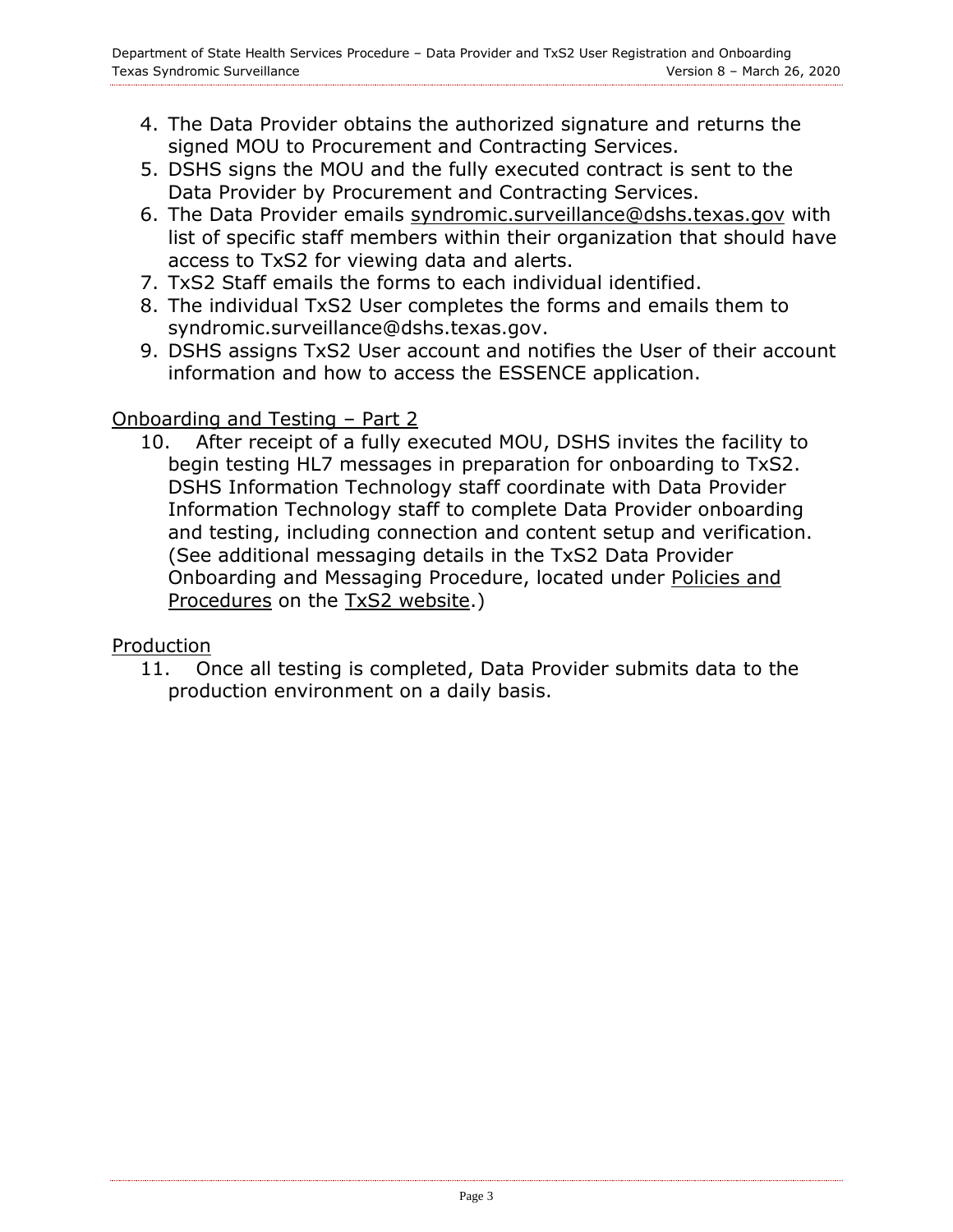#### <span id="page-5-0"></span>*Data Providers (located inside PHR 2/3 and 6/5S)*

Data Providers located inside PHR 2/3 and PHR 6/5S will connect to the Tarrant County Public Health system or Houston Health Department system, respectively. Their data will then be sent to the TxS2 system.

Data Providers located in PHR 2/3 that are connected to the Tarrant County Public Health system continue to submit data to this system and the data will be sent to TxS2 from Tarrant County Public Health. If your facility is located within PHR 2/3 and you would like to connect to this system, please contact [phinformatics@tarrantcounty.com](mailto:phinformatics@tarrantcounty.com) or (817) 321-5365.

Data Providers located in PHR 6/5S that are connected to the Houston Health Department system continue to submit data to this system and the data will be sent to TxS2 from the Houston Health Department. If your facility is located within PHR 6/5S and you would like to connect to this system, please contact Biru Yang at [syndromic@houstontx.gov](mailto:syndromic@houstontx.gov) or (832) 393- 4541.

Data Providers located in PHR 2/3 or PHR 6/5S that submitted data to the former TALHO system should transfer their connections. These connections were not automatically transferred off the former TALHO system. Facilities in PHR 2/3 need to work with Tarrant County Public Health to transfer their connections to the Tarrant County Public Health system. Facilities in PHR 6/5S need to work with Houston Health Department to transfer their connections to the Houston Health Department system.

In addition, Data Providers located in PHR 2/3 and PHR 6/5S that need access to view aggregate statewide syndromic surveillance data need to sign the DSHS System User MOU to gain access to the TxS2 system. Please follow the steps below to complete the registration process (see Appendix B for a checklist).

- 1. The Data Provider completes the Contractor Vendor Information Form and emails the form to [syndromic.surveillance@dshs.texas.gov.](mailto:syndromic.surveillance@dshs.texas.gov) Please indicate that your facility intends to submit data to either the Tarrant County Public Health system or Houston Health Department system and that you are requesting access to view statewide data. This form sets up your facility as a vendor with DSHS for the purpose of executing the Memorandum of Understanding (MOU) for accessing data. If the Data Provider already has a vendor number, please include it on the form.
- 2. Procurement and Contracting Services sends the System User MOU via DocuSign to the signatory and contact identified on the Contractor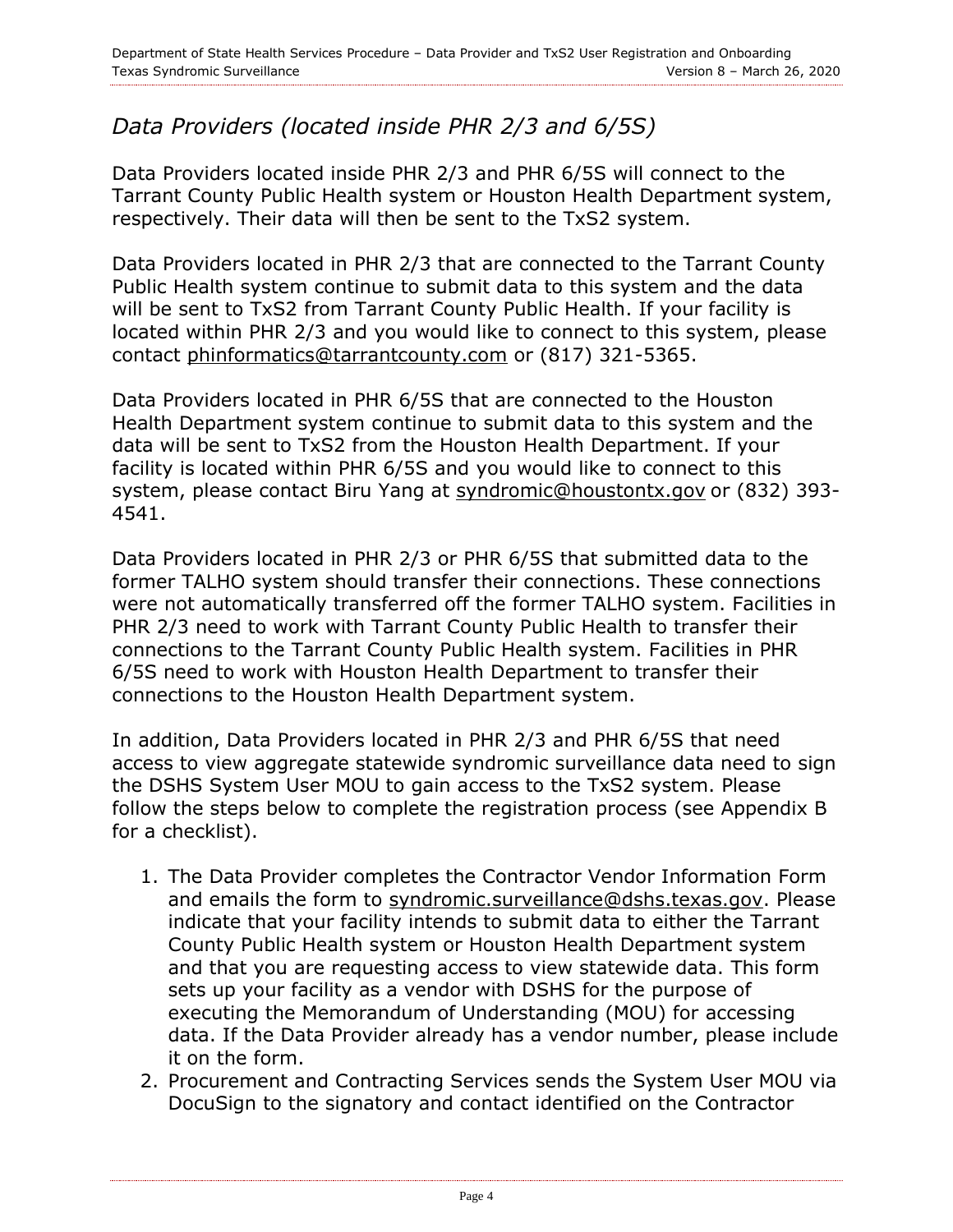Vendor Information Form. Please ensure the email addresses for these two people are correct.

- 3. The Data Provider obtains the authorized signature and returns the signed MOU to Procurement and Contracting Services.
- 4. DSHS signs the MOU and the fully executed contract is sent to the Data Provider by Procurement and Contracting Services.
- 5. The Data Provider emails [syndromic.surveillance@dshs.texas.gov](mailto:syndromic.surveillance@dshs.texas.gov) with list of specific staff members within their organization that should have access to TxS2 for viewing data and alerts.
- 6. TxS2 Staff emails the forms to each individual identified.
- 7. The individual TxS2 User completes the forms and emails them to syndromic.surveillance@dshs.texas.gov.
- 8. DSHS assigns TxS2 User accounts and notifies the User of their account information.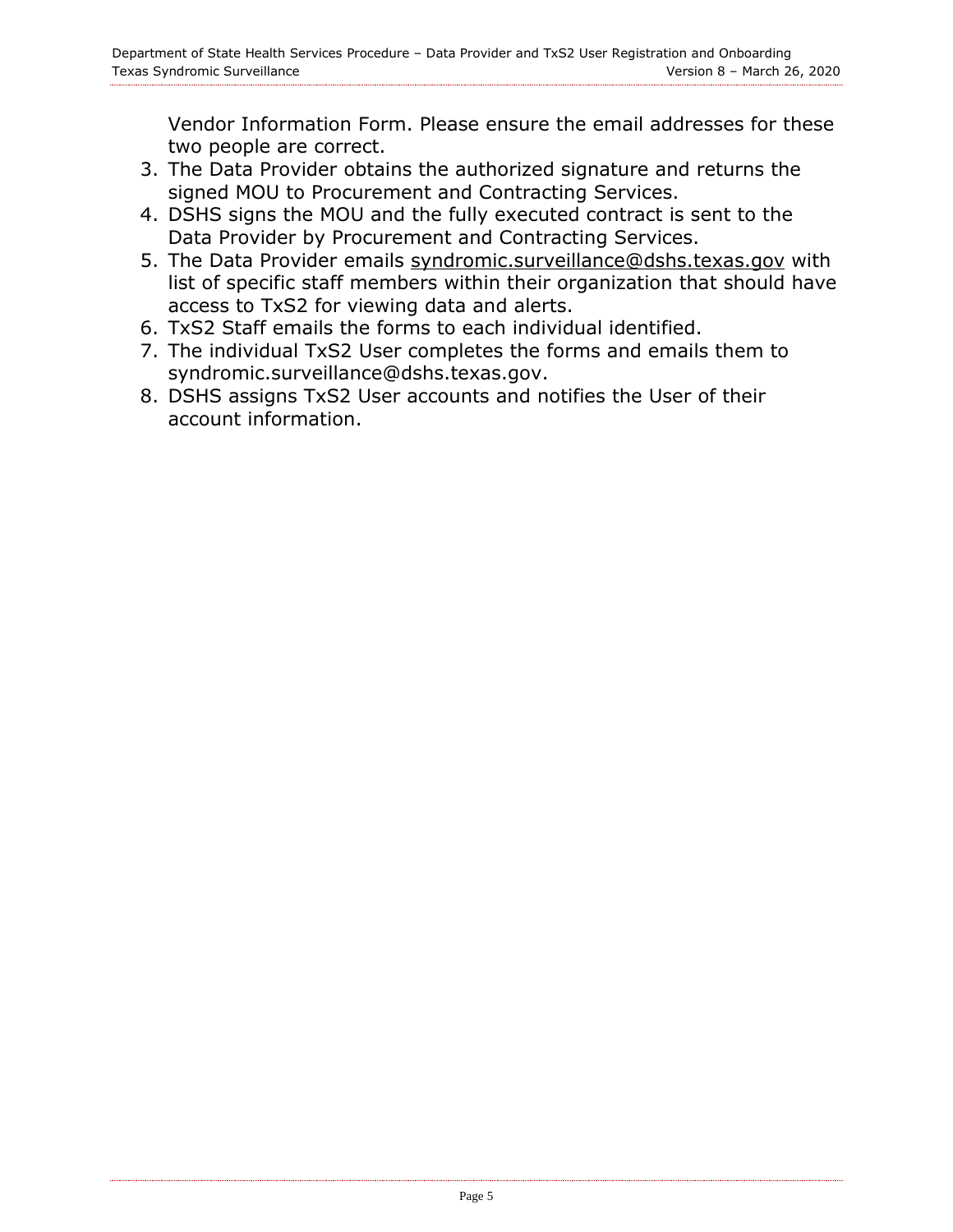#### <span id="page-7-0"></span>*Local Health Departments*

Local Health Departments that need access to view data and alerts within their PHR must sign the DSHS LHD MOU to gain access to the TxS2 system. Please follow the steps below to complete the registration process (see Appendix C for a checklist).

- 1. The LHD completes the Contractor Vendor Information Form and emails the form to [syndromic.surveillance@dshs.texas.gov.](mailto:syndromic.surveillance@dshs.texas.gov) This form sets up your LHD as a vendor with DSHS for the purpose of executing the Memorandum of Understanding (MOU) for accessing data. If the LHD already has a vendor number, which most LHDs already have, please include it on the form.
- 2. Procurement and Contracting Services sends the LHD MOU via DocuSign to the signatory and contact identified on the Contractor Vendor Information Form. Please ensure the email addresses for these two people are correct.
- 3. The LHD obtains the authorized signature and returns the signed MOU to Procurement and Contracting Services.
- 4. DSHS signs the MOU and the fully executed contract is sent to the LHD by Procurement and Contracting Services.
- 5. The LHD emails [syndromic.surveillance@dshs.texas.gov](mailto:syndromic.surveillance@dshs.texas.gov) with list of specific staff members within their organization that should have access to TxS2 for viewing data and alerts.
- 6. TxS2 Staff emails the forms to each individual identified.
- 7. The individual TxS2 User completes the forms and emails them to [syndromic.surveillance@dshs.texas.gov.](mailto:syndromic.surveillance@dshs.texas.gov)
- 8. DSHS assigns TxS2 User accounts and notifies the User of their account information.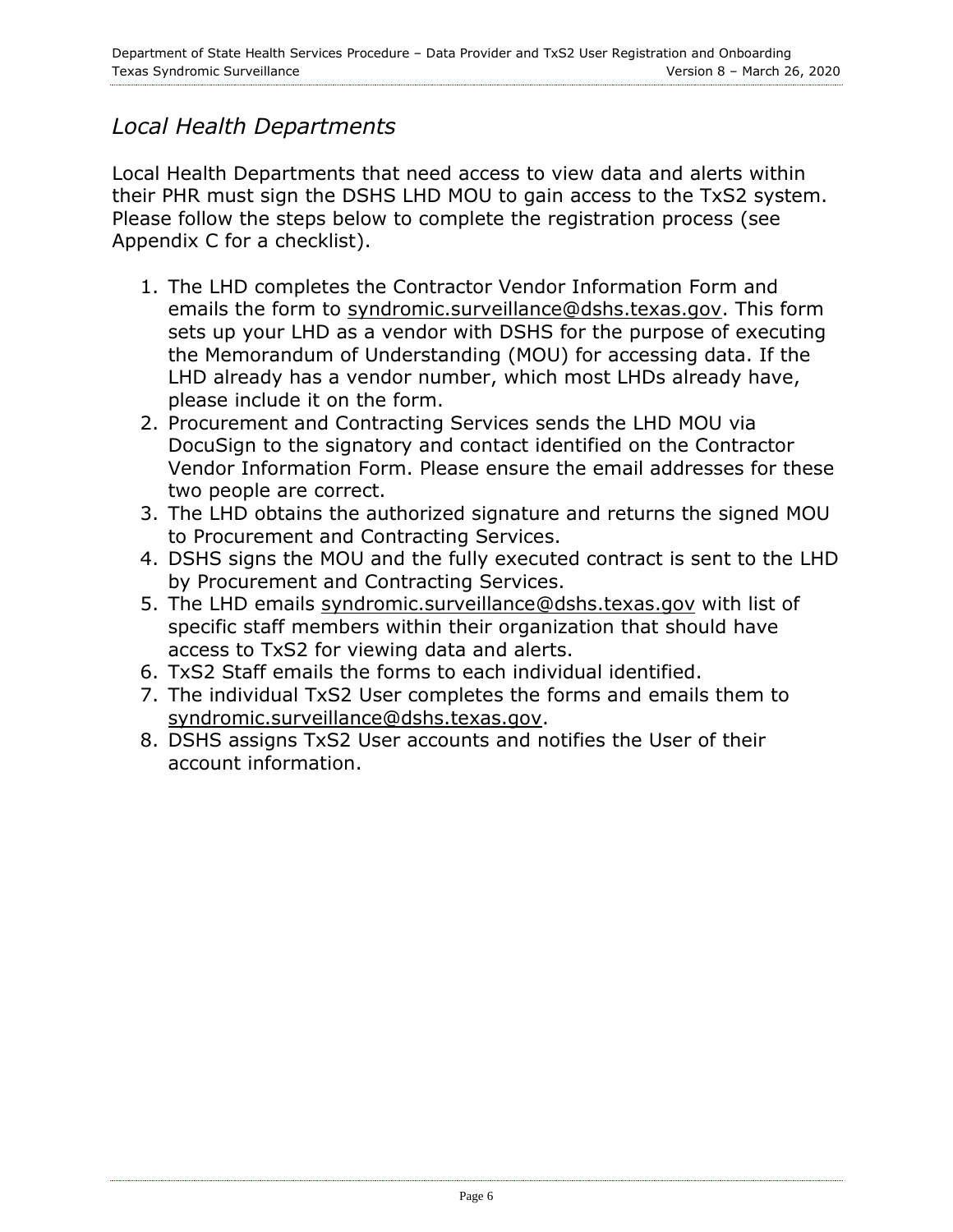#### <span id="page-8-0"></span>*DSHS Public Health Regional Offices and Central Office*

DSHS staff in both the PHR Offices and at the Central Office that need access to view data and alerts must to sign the TxS2 User Access Agreement to gain access to the TxS2 system. Please follow the steps below to complete the registration process (see Appendix D for a checklist).

- 1. The PHR/Central Office Program management emails [syndromic.surveillance@dshs.texas.gov](mailto:syndromic.surveillance@dshs.texas.gov) with list of specific staff members within their organization that should have access to TxS2 for viewing data and alerts.
- 2. TxS2 Staff emails the TxS2 User Access Agreement to each individual identified.
- 3. The individual TxS2 User completes the TxS2 User Access Agreement and emails the form to [syndromic.surveillance@dshs.texas.gov.](mailto:syndromic.surveillance@dshs.texas.gov)
- 4. DSHS assigns TxS2 User accounts and notifies the User of their account information.

### <span id="page-8-1"></span>Section 4. Responsibilities

DSHS is responsible for developing and maintaining the TxS2 system in a secure environment, developing and maintaining policies and procedures for TxS2, and for maintaining User access to TxS2.

Individual TxS2 Users are responsible for following DSHS policies and procedures, including the HHS Acceptable Use Policy found in the HHS Acceptable Use Agreement every user must sign, to safeguard the data and to share, access, use, and store the data in a secure, confidential manner in compliance with all applicable federal and state laws governing the protection of health-related information.

Organizations are also responsible for alerting DSHS when a user has left their organization and their credentials must be revoked.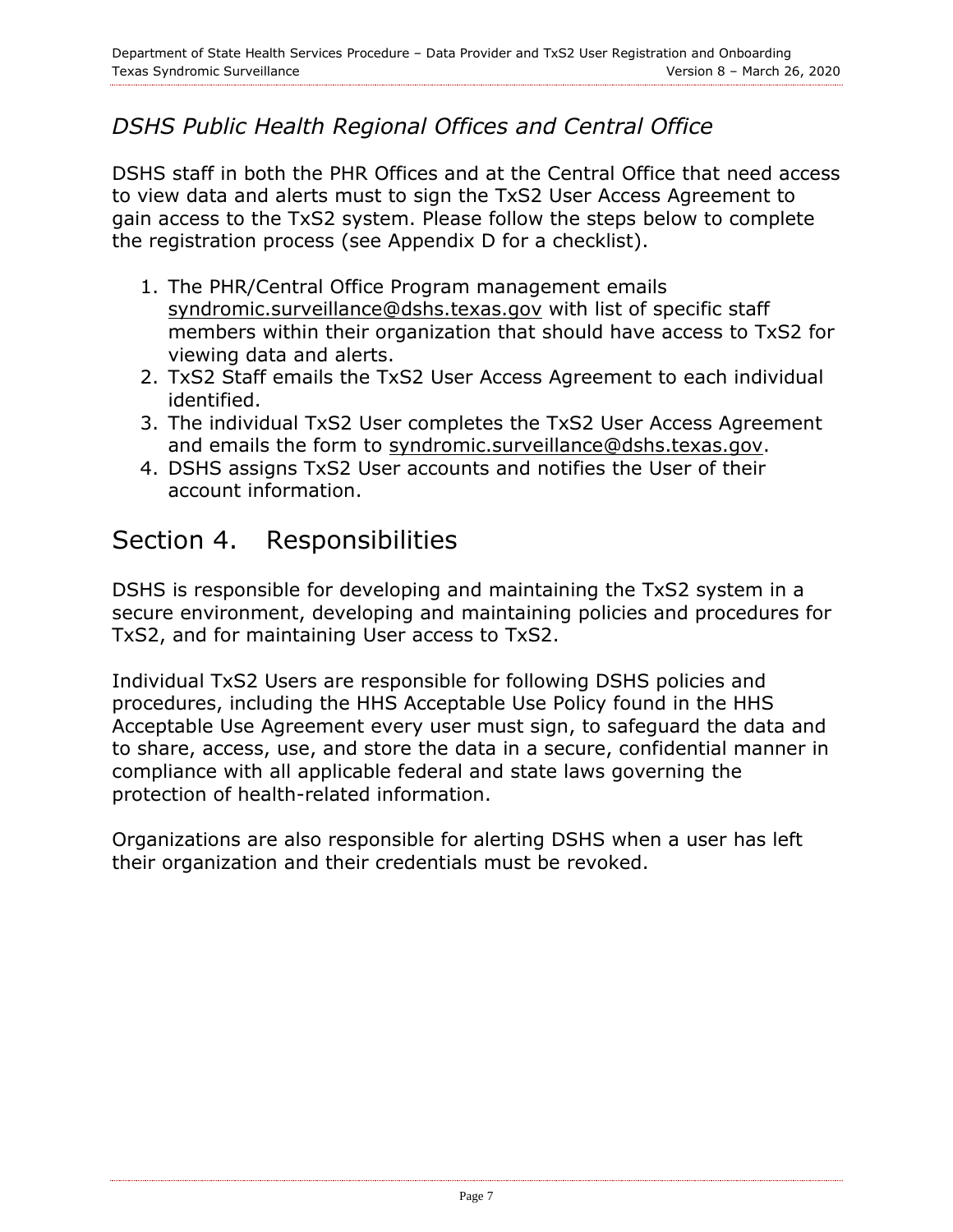## <span id="page-9-0"></span>Section 5. Agreement Renewal

The TxS2 MOU is effective on the date of DSHS signature and terminates on the fifth anniversary of the effective date, unless renewed or terminated. The MOU may be extended for one additional five-year term. The MOU is reviewed on an annual basis to determine if there are material changes to the MOU. Specific requirements for amending and extending the MOU are provided in the terms of the MOU.

The User Access Agreement is effective on the date the TxS2 User account is created and must be renewed every 2 years. The User Access Agreement may be terminated at any time by the User's entity or DSHS.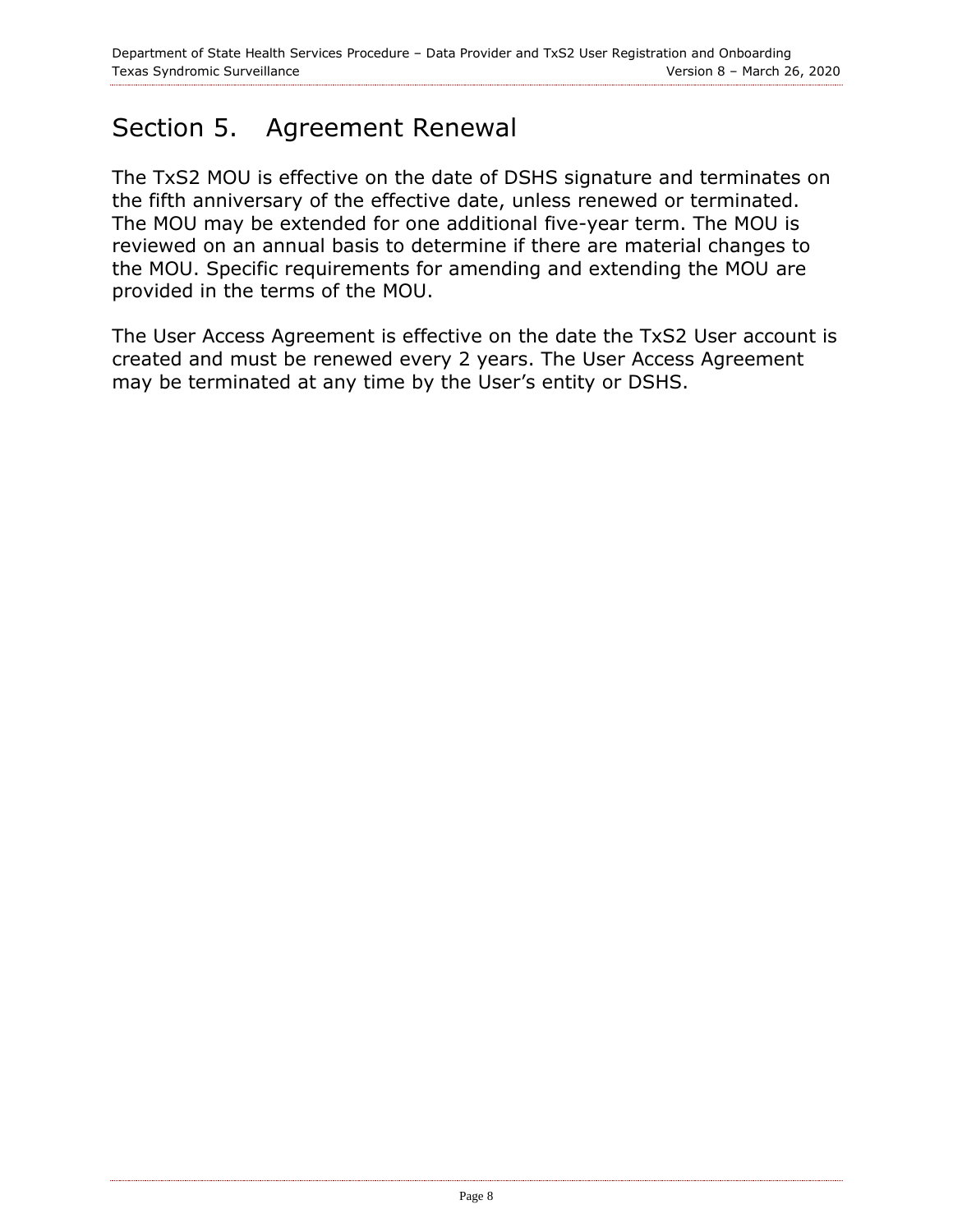## <span id="page-10-0"></span>Section 6. Points of Contact

| <b>Name</b> | Role | Email                                                       |
|-------------|------|-------------------------------------------------------------|
| TxS2 Team   |      | General Inquires   syndromic.surveillance@dshs.texas.gov    |
|             |      | TxS2 Support Technical Support   TxS2Support@dshs.texas.gov |

## <span id="page-10-1"></span>Section 7. Revision History

| <b>Date</b> | Version        | <b>Action</b>                                                                                                                                                                                                | <b>Section</b> |
|-------------|----------------|--------------------------------------------------------------------------------------------------------------------------------------------------------------------------------------------------------------|----------------|
| 05/04/16    |                | New procedure                                                                                                                                                                                                |                |
| 07/12/16    | $\overline{2}$ | Separated registration steps by entity type<br>and other minor updates and revisions.                                                                                                                        | All            |
| 01/10/17    | 3              | Updated registration steps for Data<br>Providers located outside PHR 2/3 and PHR<br>6/5S to be in line with Meaningful Use<br>status. Other minor updates and revisions<br>were completed.                   | All            |
| 04/05/17    | 4              | Minor updates and revisions were<br>completed.                                                                                                                                                               | All            |
| 11/01/17    | 5              | Minor edits.                                                                                                                                                                                                 | All            |
| 2/14/19     | 6              | Updating links to register and request<br>access.                                                                                                                                                            | All            |
| 5/2/19      | 7              | Contacts updated.                                                                                                                                                                                            | Section 3      |
| 3/26/20     | 8              | Updated information about TALHO, took out<br>old phone numbers, added information<br>about EMS and Poison, added information<br>about the HHS AUA, and other minor<br>updates, and accessibility compliance. | All            |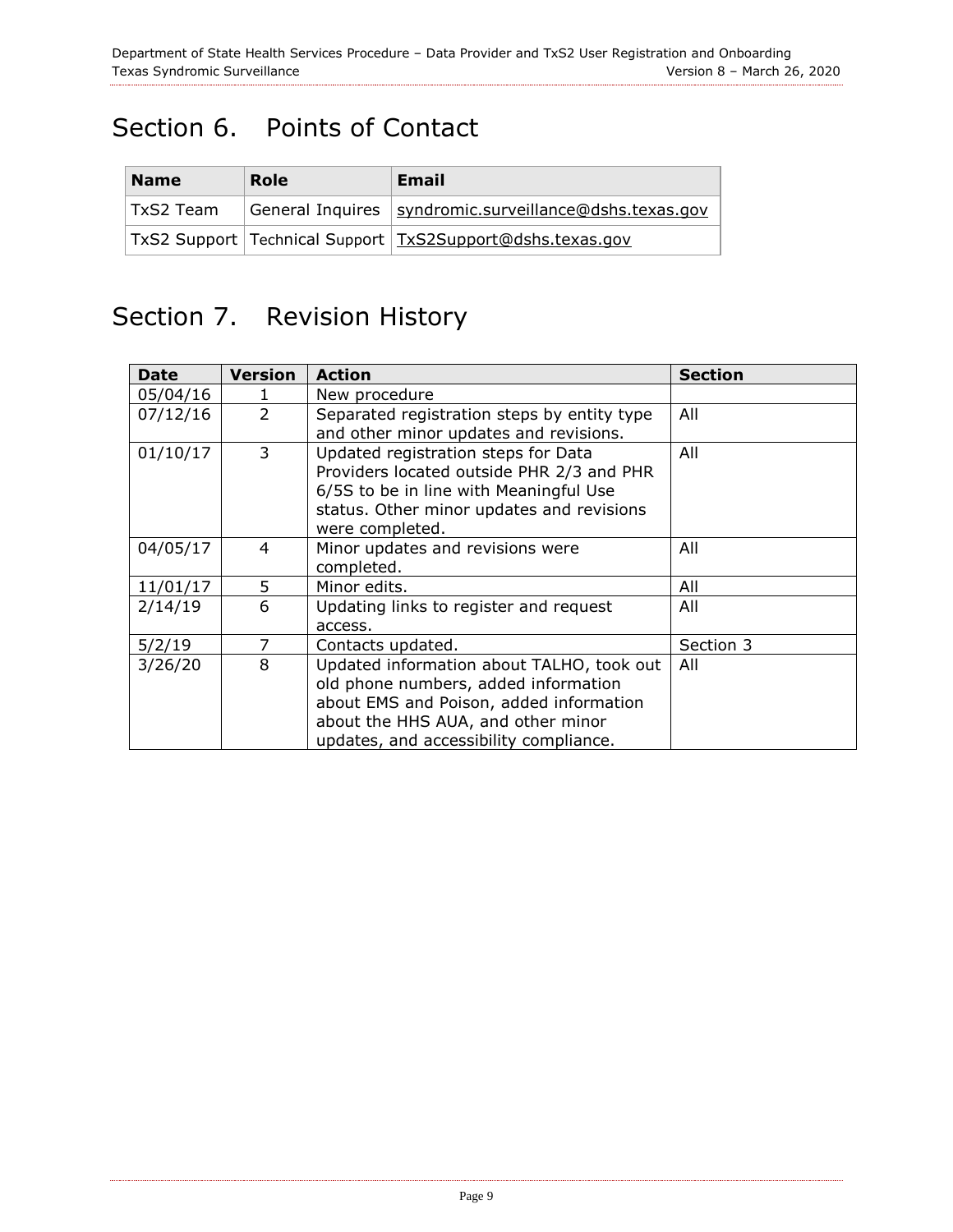## <span id="page-11-0"></span>Appendix A. - Data Providers (outside PHR 2/3 and PHR 6/5S)

Below is a checklist of forms/steps to be completed to register Data Providers (located outside PHR 2/3 and PHR 6/5S).

Email [syndromic.surveillance@dshs.texas.gov](mailto:syndromic.surveillance@dshs.texas.gov) that you intend to submit data.

- Contractor Vendor Information Form
- $\mathcal{L}(\mathcal{A})$ DSHS Data Provider MOU

 $\mathbf{L}$ 

- $\mathcal{L}^{\mathcal{A}}$ Email [syndromic.surveillance@dshs.texas.gov](mailto:syndromic.surveillance@dshs.texas.gov) with list of specific staff members within your organization that should have access to TxS2 for viewing data and alerts.
- $\Box$ TxS2 Users – Complete the TxS2 User Access Agreement and the HHS Acceptable Use Agreement.
- $\mathcal{L}(\mathcal{A})$ Work with DSHS Information Technology through onboarding and testing.
- $\mathbf{I}$ Submit data on a daily basis into the production environment.
- $\Box$ Notify TxS2 staff when users leave so that TxS2 staff can terminate their access to the system.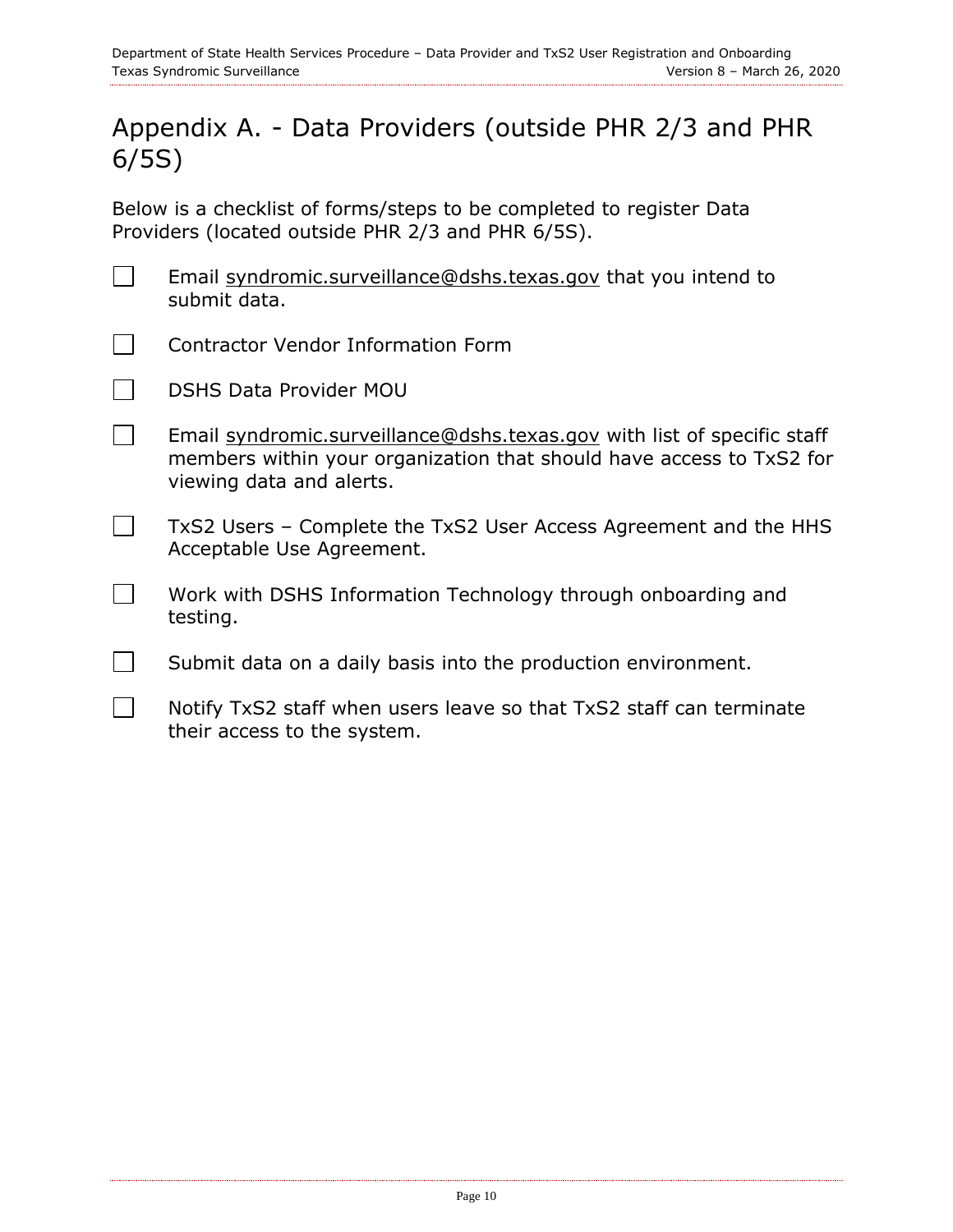## <span id="page-12-0"></span>Appendix B. - Data Providers (inside PHR 2/3 and PHR 6/5S)

Below is a checklist of forms/steps to complete to register Data Providers that are located inside PHR 2/3 and PHR 6/5S. Please note – these steps are only for gaining access to view data within the TxS2 system. Data Providers located inside PHR 2/3 and PHR 6/5S should work with the contacts identified for the Tarrant County Public Health system [\(phinformatics@tarrantcounty.com\)](mailto:phinformatics@tarrantcounty.com) or the Houston Health Department system [\(syndromic@houstontx.gov\)](mailto:syndromic@houstontx.gov), respectively, to establish a connection to submit data.

- 
- Contractor Vendor Information Form
- DSHS System User MOU
- $\Box$ Email [syndromic.surveillance@dshs.texas.gov](mailto:syndromic.surveillance@dshs.texas.gov) with list of specific staff members within your organization that should have access to TxS2 for viewing data and alerts.
- TxS2 Users – Complete the TxS2 User Access Agreement and the HHS Acceptable Use Agreement.
- Notify TxS2 staff when users leave so that TxS2 staff can terminate  $\sim$  1 their access to the system.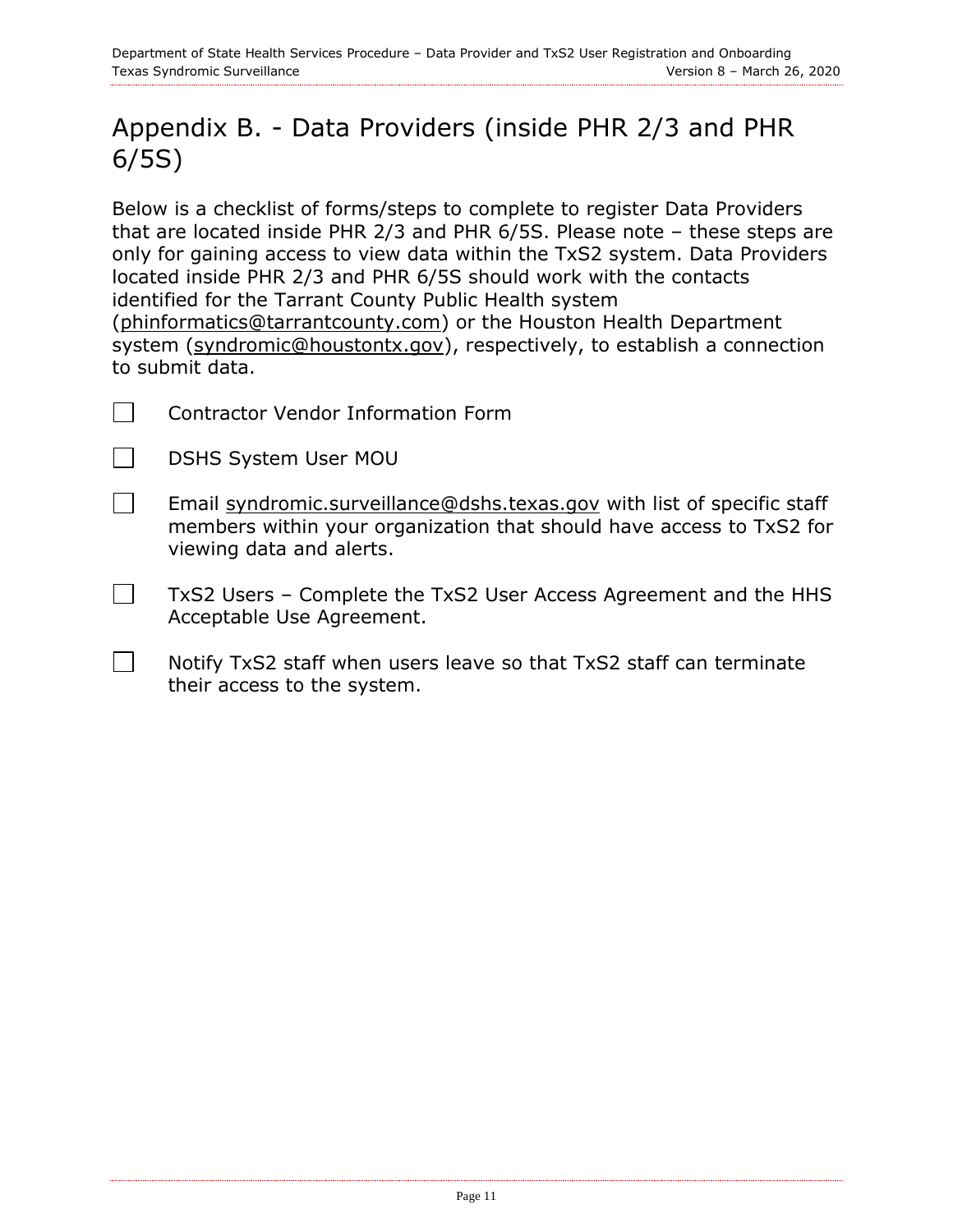## <span id="page-13-0"></span>Appendix C. - Local Health Departments

Below is a checklist of forms/steps to be completed to register Local Health Departments.

 $\mathbb{R}^n$ Contractor Vendor Information Form (or provide Vendor Information Number)

DSHS LHD MOU

- $\Box$ Email [syndromic.surveillance@dshs.texas.gov](mailto:syndromic.surveillance@dshs.texas.gov) with list of specific staff members within your organization that should have access to TxS2 for viewing data and alerts.
- $\mathbf{I}$ TxS2 Users – Complete the TxS2 User Access Agreement and the HHS Acceptable Use Agreement.
- $\Box$ Notify TxS2 staff when users leave so that TxS2 staff can terminate their access to the system.